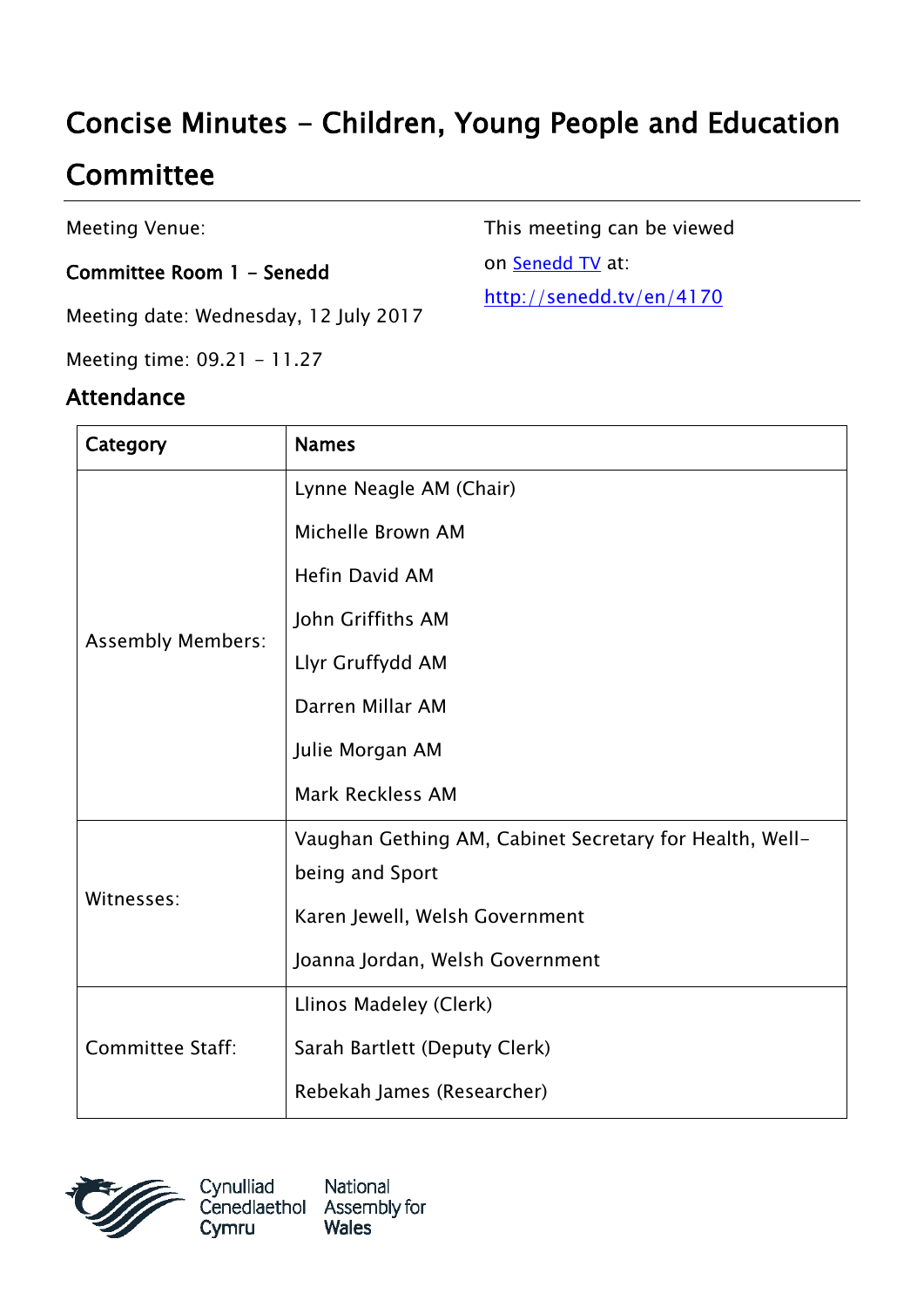#### **Transcript**

View the [meeting transcript](http://www.senedd.assembly.wales/documents/s500003790/12%20Gorffennaf%202017.pdf) (PDF 546KB) [View as HTML](http://www.senedd.assembly.wales/documents/s500003790/12%20Gorffennaf%202017.html?CT=2) (240KB)

## 1 Introductions, apologies, substitutions and declarations of interest

The Chair welcomed Members. There were no apologies.

## 2 Inquiry into Perinatal Mental Health - Evidence session 11

The Committee heard evidence from the Cabinet Secretary for Health, Well-being and Sport. The Cabinet Secretary agreed to provide a note on the following:

- Timescales on when a full Health Board data picture will be available which includes the number of women who have been referred and seen a psychologist and those referred but are unable to access one.
- An update on the availability of access to face to face talking treatment.
- A note on the evidence given by the British Psychological Society that, due to the absence of a consultant perinatal psychologist in Wales, supervision outside Wales is having to be sought by those delivering perinatal psychology services in Wales.
- An update following the joint Committee meeting on 25 July to discuss the review of demand tier 4 services.
- A note on any research available on the impact of being unable to breastfeed, and whether this can be a trigger for postnatal depression, and what steps are being taken by frontline staff to support breastfeeding mothers.

## 3 Paper(s) to note

The papers were noted.

#### 3.1 Note on the All Wales Perinatal Mental Health Steering Group

- 3.2 Letter from the Chair to the Cabinet Secretary for and Economy and Infrastructure
	- Learner Travel in Wales